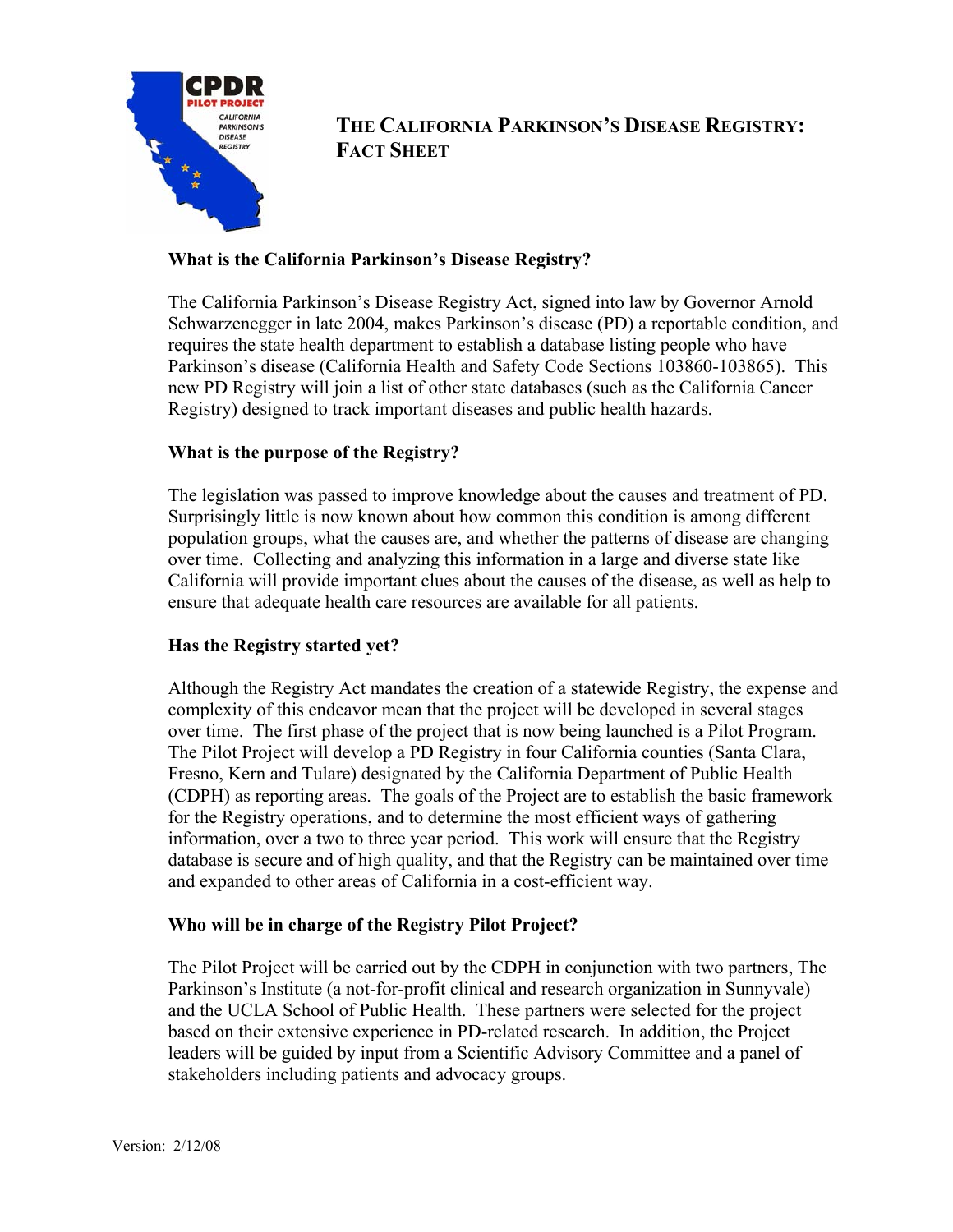## **How is the Registry funded?**

The Registry Act did not provide state funds to support the creation of the Registry. In recognition of the value of developing a PD Registry, funding for the Pilot Project is being provided by the Michael J. Fox Foundation for Parkinson's Research, the National Institute of Environmental Health Sciences and the US Army Neurotoxin Exposure Treatment Research Program. Additional support is being sought from other sources.

## **What kind of data will be collected?**

For the Pilot Project, Registry staff will be collecting demographic information about persons with PD (e.g. name, birthdate, address), their health care providers (e.g. physician specialty) as well as basic clinical information (e.g. date of diagnosis, medications, disease features). All data will be collected and stored using state-of-the-art procedures and technology designed to protect the confidentiality of registered individuals. These procedures have been developed and utilized by other health department registries over several decades without security breaches.

#### **Who will be required to report?**

The Registry Act requires physicians/surgeons, pharmacists, other health care practitioners as well as hospitals, health care facilities and other agencies diagnosing and treating PD patients to report their cases and allow access to their records by authorized Registry staff. Willful failure to grant this access is punishable by a civil penalty of up to \$500 each day access is refused.

#### **How will the Registry data be collected?**

For the Pilot Project, an "active case ascertainment" approach will be taken. Trained Registry Pilot Project staff will be contacting and visiting facilities where PD care is provided to collect information on individual cases. Some of this data will be available in established electronic databases maintained by the clinical and pharmacy institutions. In other cases, project staff will obtain case information directly from other sources such as medical records. In response to interest expressed by the PD community, there will also be a mechanism for patients to voluntarily self-register.

#### **What about HIPAA and patient confidentiality?**

As a public health surveillance project mandated by state law, the Registry is permitted under HIPAA to obtain identifying and other medical data without obtaining informed consent from individual patients.

As noted above, maintaining strict confidentiality is a high priority of the Registry. Following applicable state and federal laws and detailed procedures previously